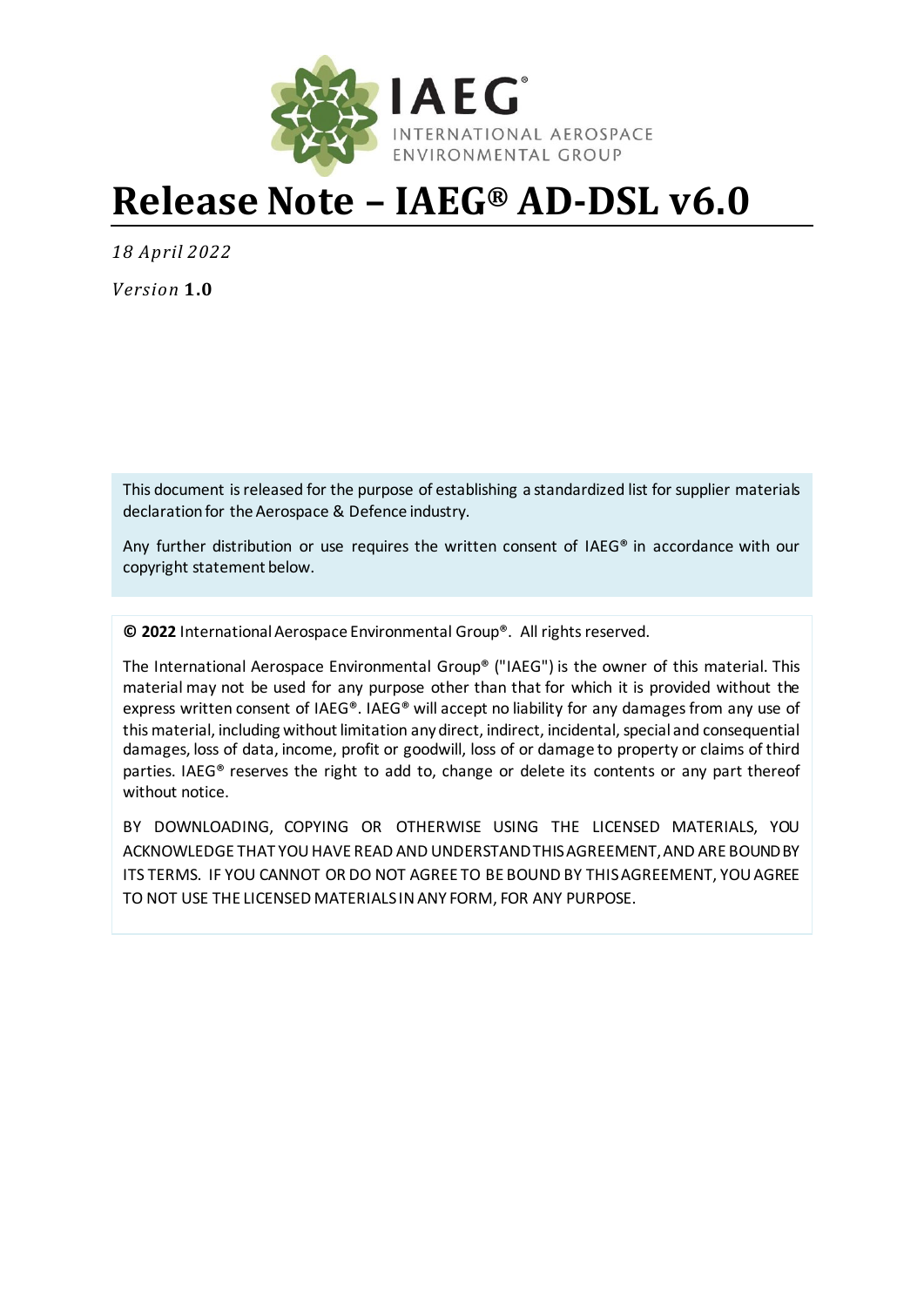## <span id="page-1-0"></span>**Version History**

| Date                         | v# | <b>Modified By</b> | Section, Page(s) and Text Revised |
|------------------------------|----|--------------------|-----------------------------------|
| $2/4/2022$   1.0   C. Kupper |    |                    | Initial version                   |

## **Table of Contents**